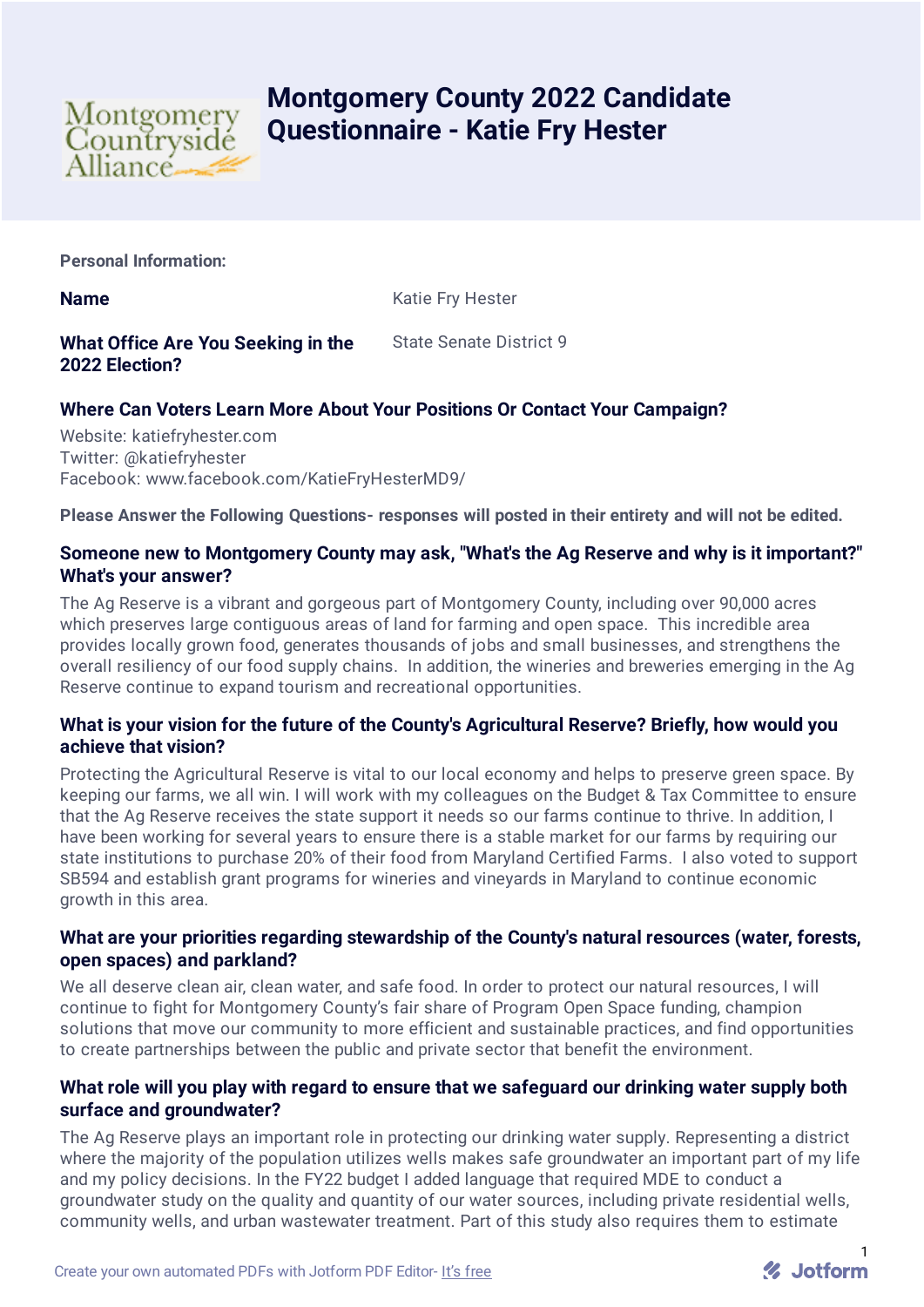how many Marylanders may be adversely affected by contamination within these sources. I look forward to reviewing the results of this study once completed, and implementing the recommendations through legislation.

# **What are your top priorities to help the County address climate change? What role will the Ag Reserve play?**

Climate change has already impacted Maryland communities, especially those in District 9. We must act urgently to avoid worsening impacts, which is why I established the Office of Resilience within Maryland's Department of Emergency Management to strengthen our ability to prevent and recover from environmental, technological, or manmade hazards. The Ag Reserve already plays an important role in preserving our natural environment, but it can play a larger role by sequestering carbon in soil. To this effect, I secured \$2.5 M in this year's budget for the Healthy Soils Program to promote and provide state funds for farmers to adopt these practices.

#### **What more can be done to support our local farm businesses and rural communities?**

Agriculture is still Maryland's largest single industry, and I believe our public policy should reflect that. We must implement financial incentives to improve the commercial viability of farming in Maryland, invest in our small farmers, and support value-added ag products such as specialty livestock, gourmet food products, handmade soaps, and flowers by expanding links to urban markets. This year, we expanded the definition of agritourism, established a program to promote local wineries, farm breweries and distilleries, and established a Farm to Foodbank grant program. In budget language, we also required a task force within the Maryland Department of Agriculture to assess the feasibility of reintroducing meat processing inspections at the state level. Looking forward, I hope to re-introduce legislation to permit a credit against the State income tax for certain qualified capital expenses for use in value-added processing conducted in Maryland.

#### **What are your regional transportation priorities? Do you support M83 and an additional Potomac bridge and outer beltway through the Reserve or adjacent rural zones?**

I believe we need to invest more intelligently in public transit, bus rapid transit and pedestrian/cyclist infrastructure in high- or mid-density areas to preserve rural ones. While I am still learning and meeting people in this new area of District 9, I would not support any project that threatens the Ag Reserve.

#### **How should our County manage its solid waste? What role should incineration, composting and recycling play?**

I believe that instead of viewing materials as "waste," we should view them as resources "out of place" to be repurposed. As a state official, I look forward to our local governments to support their work and provide the necessary resources to enable good, thoughtful policy. I was pleased to support legislation in 2021 and 2022 that required recycling market studies and required large institutions to compost or digest organic materials. There are now processes for "sustainable materials management" used in Europe that can repurpose up to 95% of typical municipal waste. This is the future of the waste management industry, and we should embrace it as quickly as possible.

#### **What are your views on the general plan update "Thrive 2050," both the process and the draft now before the Council?**

It is my understanding that "Thrive 2050" is currently being decided upon by the Montgomery County Council. I am still engaging with voters in Montgomery County and the County Council to learn about how "Thrive 2050" would impact our day-to-day lives. I want to continue this process and review their decision once it has been made before taking a formal position.

#### **Do you believe that the way that local government branches, state entities, and the public currently interact can be improved? If so, what steps would you take?**

The ability of governmental bodies to engage with their constituents can always be improved. I'm proud of the thorough and prompt service that my office has provided during the last four years, and I look forward to representing and assisting new constituents in Montgomery County. For state departments,